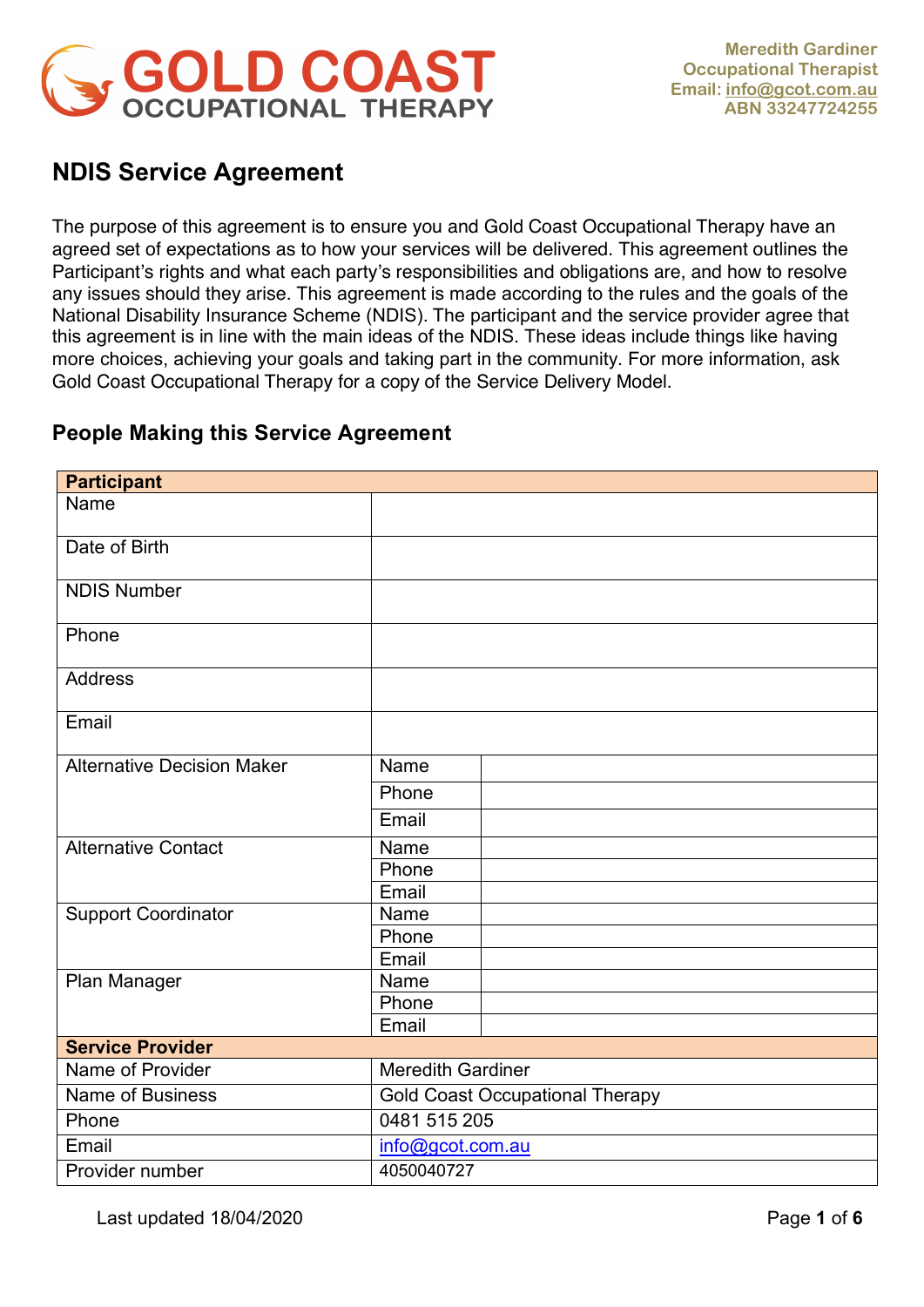

## **Period of Service Agreement**

This Service Agreement will commence on  $\Box$  for the period to

## **Services and Supports to be Provided (Support Plan)**

Gold Coast Occupational Therapy agrees to provide the Participant with occupational therapy services for the duration of the service agreement. Therapeutic supports will be provided to meet the below goals, with printed resources / reports / applications provided as needed. The supports listed in this Service Agreement is a supply of one or more reasonable and necessary supports specified in the statement of supports included, under subsection 33(2) of the National Disability Insurance Scheme Act 2013 (NDIS Act), in the participant's NDIS Plan currently in effect under section 37 of the NDIS Act.

### **Participant NDIS goals:**

#### • **Occupational therapy goals:**

#### • **Cost of supports:**

The cost of our services are in line with the NDIS Price Schedule 2019-2020 and the NDIS Support Catalogue 2019-2020. GST does not apply. Unused hours will not be charged. Our hourly rate for services is \$193.99.

Our travel rate is \$193.99 per hour, up to 30 minutes each way.

| <b>Description of services</b>                                               | Cost                 | Qty          | Total |
|------------------------------------------------------------------------------|----------------------|--------------|-------|
| Individual therapeutic supports including<br>communication and documentation | \$193.99<br>per hour |              |       |
| min per home visit<br>Travel -                                               | \$193.99<br>per hour |              |       |
| Improved Daily Living -<br>15 056 128 1 3                                    |                      | <b>Total</b> |       |

#### **Where supports will be delivered:**

Participant's home School Community Other:

### **Frequency and duration of supports:**

At least **X** home or community visits and travel for each home visit. Non-contact time is allocated for communication with service providers, support coordinator, suppliers and NDIA, applications, reports and creation of written resources.

Last updated 18/04/2020 Page **2** of **6**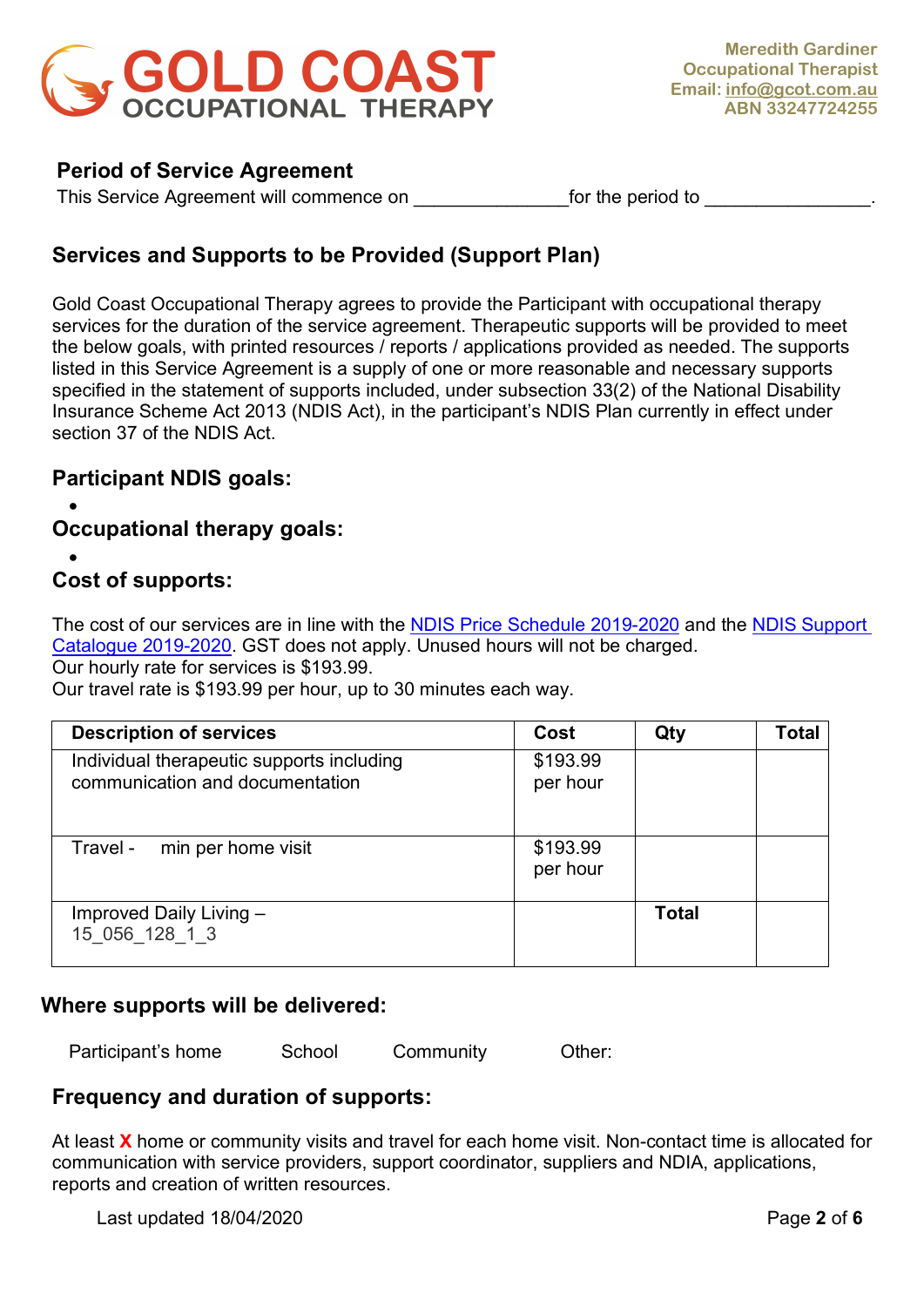

### **Payments**

Gold Coast Occupational Therapy will seek payment for their provision of supports after delivering the service.

- NDIA managed participants will be invoiced directly through the portal.
- Plan managed participants will be invoiced via the plan manager.
- Self-managed participants can pay via direct deposit. BSB: 064410 Account Number: 10270972

### **Cancellation Policy**

If a participant makes a short-notice cancellation, which is after 3pm the day before the service, the provider may charge up to 90% of the agreed price for the cancelled appointment. The therapist will use reminder systems to avoid this occurring. Exceptions include sudden illness or other unavoidable circumstances. The NDIS cancellation policy can be found on page 12 of the NDIA Price Guide 2019-20.

#### **Responsibilities of Provider**

- Provide the services agreed upon in this agreement.
- Be open and honest about the work we do.
- Explain things clearly including the risks / benefits of therapeutic interventions.
- Treat the Participant and their support people politely and with respect.
- Include the Participant / Nominee in all decisions about your supports.
- Regularly reviewing the support plan with the Participant / Nominee.
- Let the Participant / Nominee know what to do if they have a problem or want to complain.
- Listen to feedback and fix any problems quickly.
- Tell the Participant / Nominee if we want to end the Agreement, in accordance with the required notice.
- Make sure the Participant's information is correct and up to date.
- Store the Participant's information carefully and making sure it is kept private, in accordance with the Privacy Act 1988. There may be circumstances when the law requires Gold Coast Occupational Therapy to share information without your consent, such as mandatory reporting of violence, exploitation, neglect and abuse, and sexual misconduct.
- Provide supports in a manner consistent with all relevant laws, including the National Disability Insurance Scheme Act and Rules, and the Australian Consumer Law.
- Give the participant a minimum of 24 hours' notice if the provider has to change a scheduled appointment to provide supports.
- Keep accurate records on the supports provided to the Participant.
- Issue regular invoices to the funding body/payee.
- Investigate any incidents that occur and follow NDIS (Incident Management and Reportable Incidents) Rules 2018. This includes including involving the Participant in the investigation and determining actions / outcomes. A copy of Gold Coast Occupational Therapy's Incident Management Policy can be provided if requested.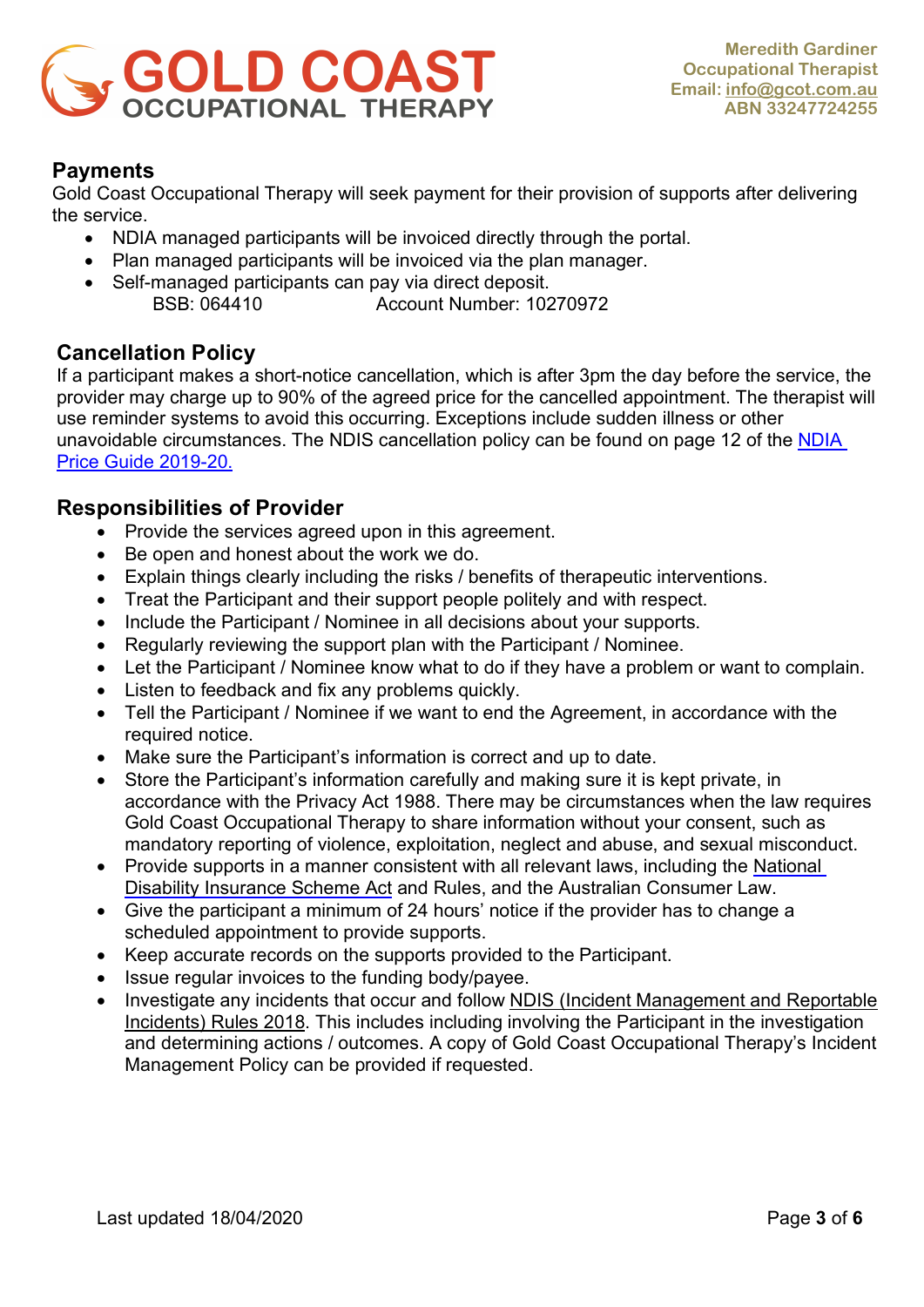

## **Responsibilities of the Participant / Participant's Representative**

- Tell your Occupational Therapist about the supports that you want, and how you want to receive them.
- Being polite and respectful to the Occupational Therapist who works with the Participant.
- Provide a safe and smoke-free environment for the Provider to work in.
- Be involved in the development of the support plan.
- Provide accurate information.
- Tell the Occupational Therapist if you have any concerns about the supports being provided. Give Gold Coast Occupational Therapy feedback or lodge a complaint if you are dissatisfied with the service or the way it is delivered.
- Tell the Occupational Therapist if the Participant can't make it to an appointment with at least 24 hours' notice.
- Ensure there are appropriate funds available for claiming services that have been booked and provided. If Gold Coast Occupational Therapy is unable to make a claim to NDIA for the provision of a service due to insufficient funds, the Participant is responsible for payment.
- Tell Gold Coast Occupational Therapy straight away if the Participant / Nominee wants to end the Agreement.
- Tell Gold Coast Occupational Therapy if the Participant's circumstances change. This includes changes to your NDIS plan.
- Use equipment safely in the manner in which Gold Coast Occupational Therapy has recommended.

### **Changing or Ending this Service Agreement**

The Participant's NDIS plan is expected to remain in effect during the period the supports are provided; and the Participant / Participant's representative will immediately notify the Provider if the Participant's NDIS Plan is replaced by a new plan or the Participant stops being a Participant in the NDIS.

Please notify Gold Coast Occupational Therapy as soon as possible if the agreement needs to be changed or ceased by phone or email. Should either Party wish to end this Service Agreement they must give 14 days' notice. If either Party seriously breaches this Service Agreement the requirement of notice will be waived.

### **Complaints Policy**

If the Participant wishes to give Gold Coast Occupational Therapy feedback or is not happy with the provision of supports and wishes to make a complaint, the participant can talk to Meredith Gardiner, Occupational Therapist in person, on 0481 515 205 or email info@gcot.com.au.

If the Participant would prefer to speak about their concerns with someone other than the Provider they can contact the NDIS Quality & Safeguards Commission on 1800 035 544, or go to their website to lodge an online complaint

https://www.ndiscommission.gov.au/about/complaints.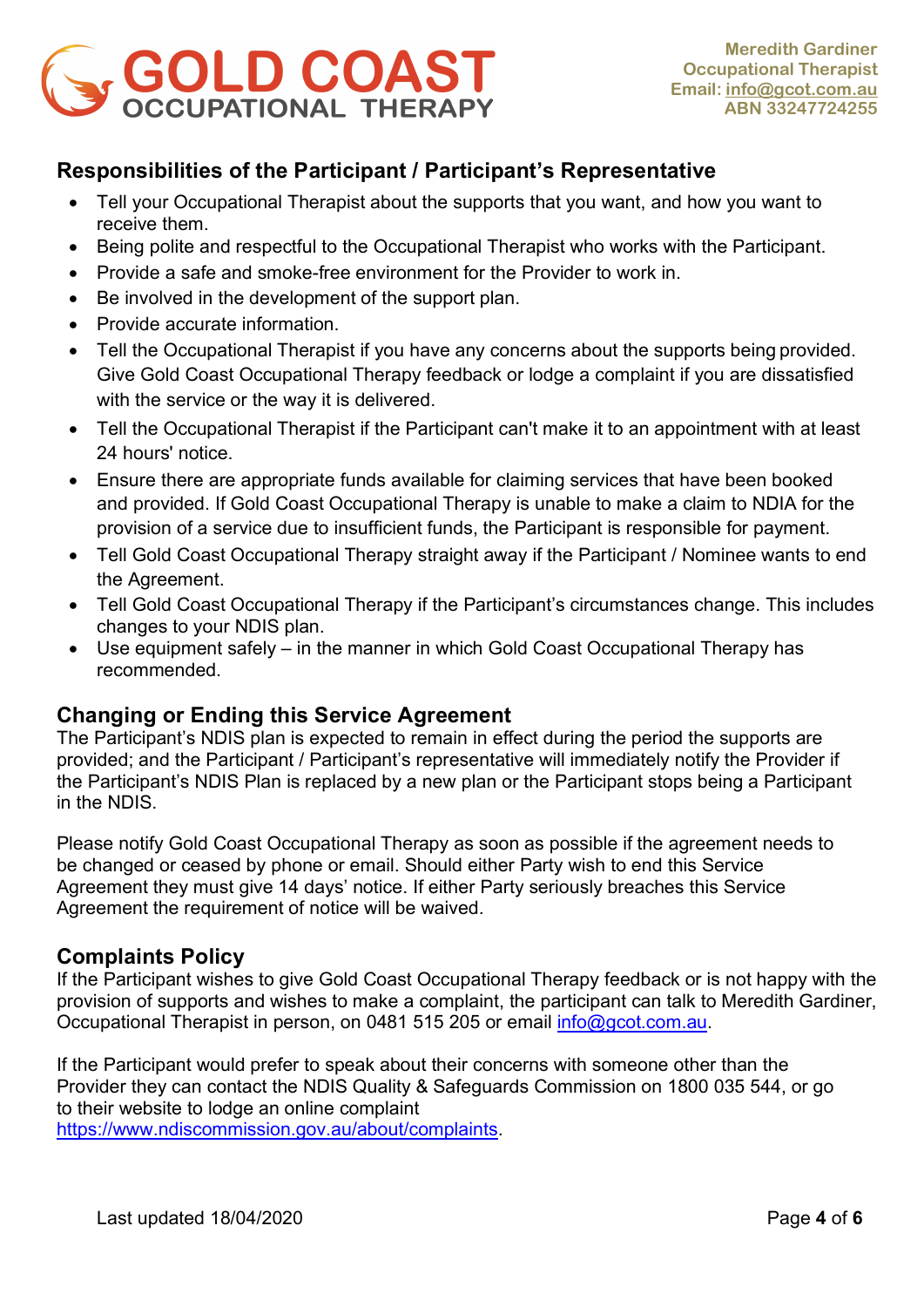

The participant can also contact the Australian Health Practitioner Regulation Agency on 1300 419 495 or visit: http://www.ahpra.gov.au/Notifications/Make-a-complaint.aspx

Gold Coast Occupational Therapy has public liability insurance to the value of \$20 million. For further information on Complaints Management ask to see our Complaints Management Policy.

#### **Privacy and Information Policy**

At Gold Coast Occupational Therapy, we strive to maintain your privacy and comply with the Privacy Act 1988 and the Privacy Amendment Act 2012 to protect the privacy of individuals' personal information. Please ask for a copy of Gold Coast Occupational Therapy's Privacy and Information Policy for more information.

Gold Coast Occupational Therapy looks forward to working with you and assisting you to achieve your goals.